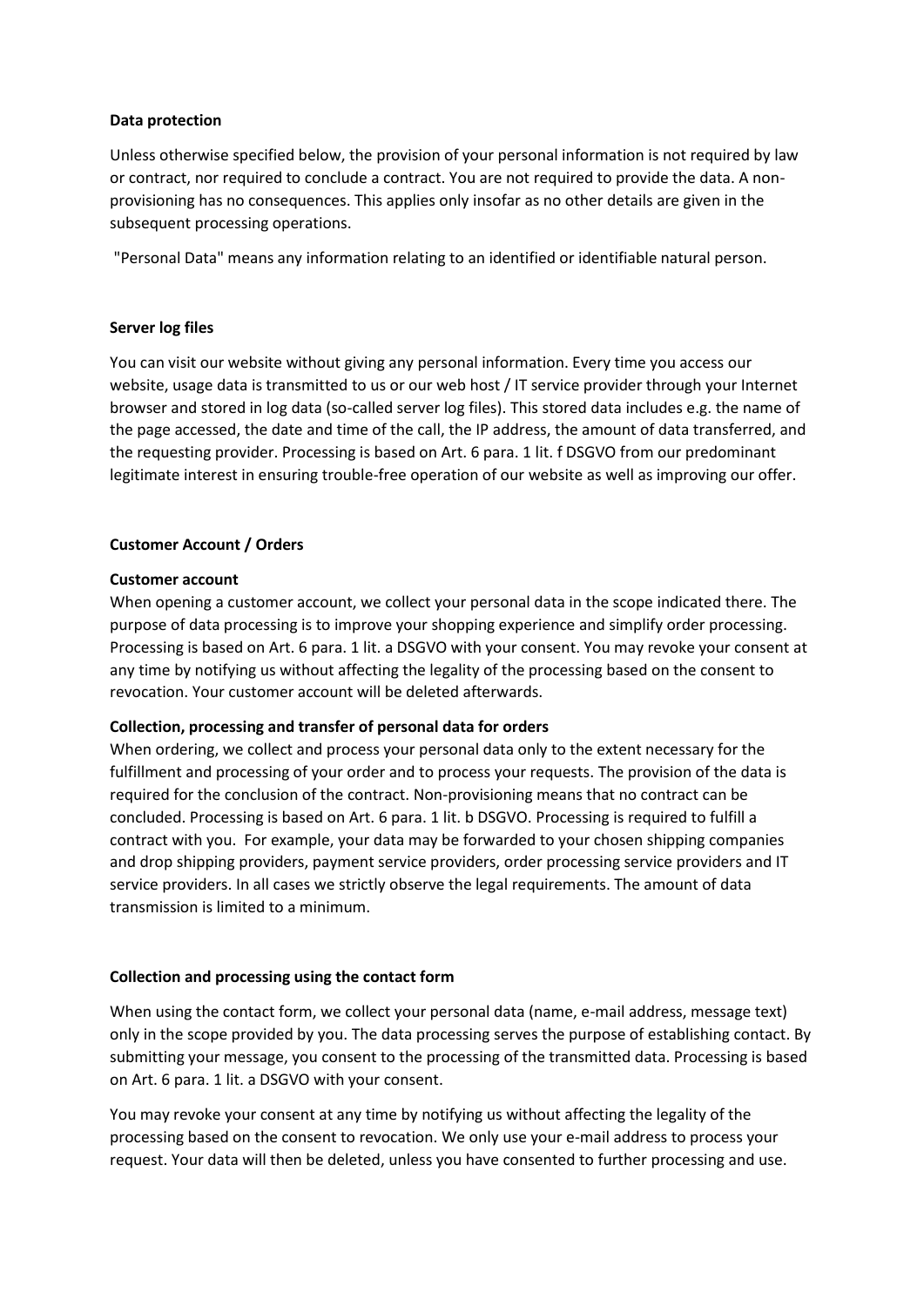## **Goods economy**

Use of an internal merchandise management system

We use our own internal merchandise management program for contract processing and order processing. Personal data may be transmitted to the following software developer as part of system maintenance:

March - Web & Motion Design, Christian Rohr, Settlement 7 in 98587 Steinbach-Hallenberg

#### **Payment service**

#### **Use of PayPal**

All PayPal transactions are subject to the PayPal Privacy Policy. These can be found at

### <https://www.paypal.com/us/webapps/mpp/ua/privacy-full>

#### **Use of PayPal Express**

We use on our website the payment service PayPal Express of PayPal (Europe) S.à.r.l. et Cie, S.C.A. (22-24 Boulevard Royal L-2449, Luxembourg, "PayPal"). The purpose of data processing is to be able to offer you payment via the PayPal Express payment service. Including this payment service requires PayPal to collect, store and analyze data (such as IP address, device type, operating system, browser type, location of your device) when accessing the Website. Cookies can also be used for this purpose. The cookies enable the recognition of your browser.

This data processing, in particular the setting of cookies, is based on Art. 6 para. 1 lit. f DSGVO from our predominant legitimate interest in a customer-oriented range of different payment methods.

You have the right to object to this processing of your personal data (based on Art. 6 para. 1 lit. b DSGVO) at any time. For example, for reasons that arise from your particular situation.

By selecting and using PayPal Express, the data required for payment processing will be transmitted to PayPAl in order to fulfill the contract with you using the chosen payment method. This processing is based on Art. 6 para. 1 lit. b DSGVO. For more information on data processing when using the payment service PayPal Express, please refer to the corresponding privacy policy here:

## [https://www.paypal.com/de/webapps/mpp/ua/privacy-full?locale.x=en\\_us#Updated\\_PS](https://www.paypal.com/de/webapps/mpp/ua/privacy-full?locale.x=en_us#Updated_PS)

## **Cookies**

Our website uses cookies. Cookies are small text files that are stored in the Internet browser or the Internet browser on the computer system of a user. When a user visits a website, a cookie may be stored on the user's operating system. This cookie contains a characteristic string that allows the browser to be uniquely identified when the website is reopened. Cookies are stored on your computer. Therefore, you have full control over the use of cookies. By selecting appropriate technical settings in your Internet browser, you can be notified prior to setting cookies and individually decide on the acceptance and prevent the storage of cookies and transmission of the data contained. Already saved cookies can be deleted at any time. We point out, however, that you may not be able to use all the features of this website in full. The links below will tell you how to manage (and disable) cookies on major browsers: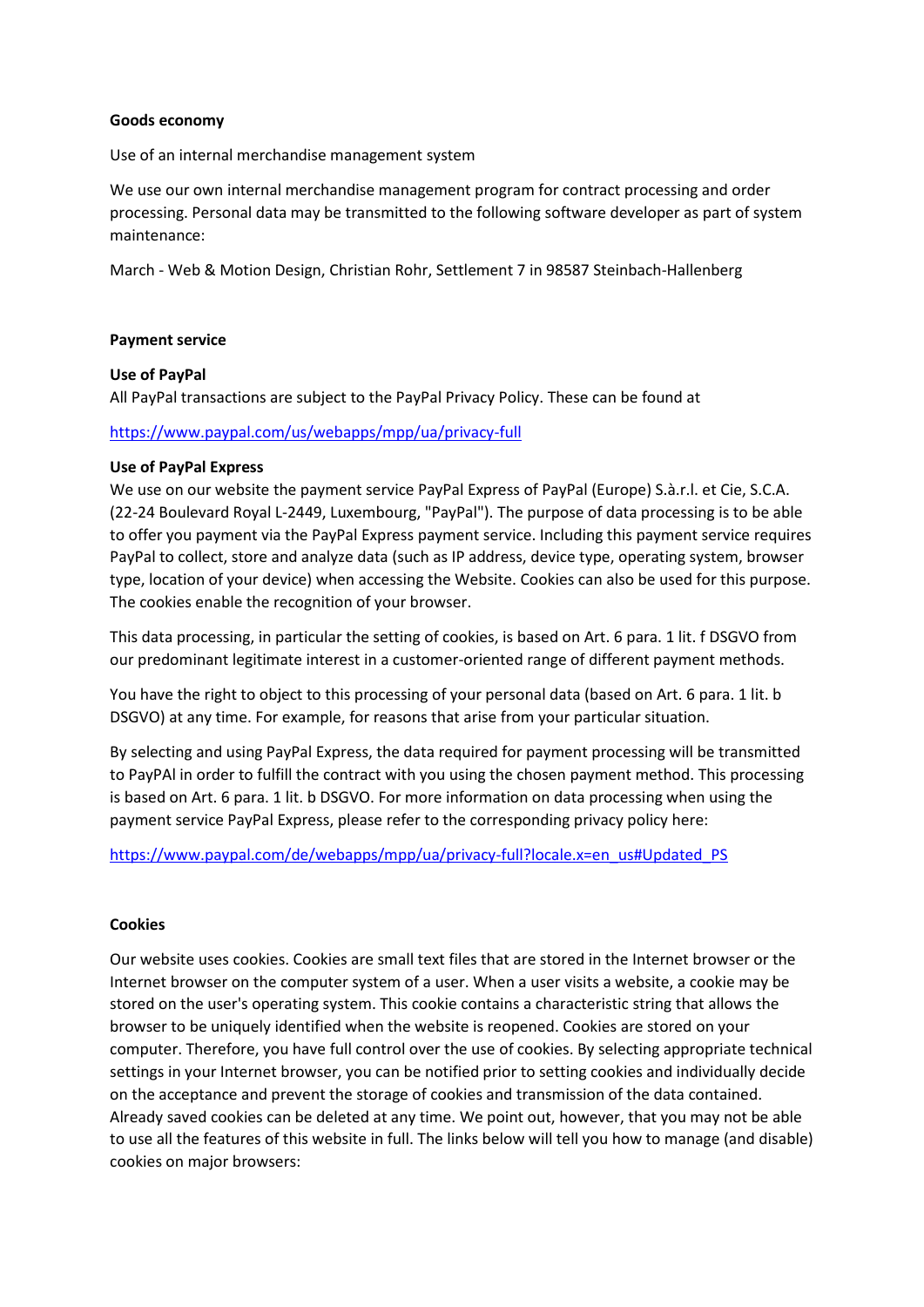## Chrome Browser:

<https://support.google.com/accounts/answer/61416?hl=en>

Internet Explorer:

<https://support.microsoft.com/en-us/help/278835/how-to-delete-cookie-files-in-internet-explorer>

(Mozilla Firefox:

[https://support.mozilla.org/en-](https://support.mozilla.org/en-US/search?q=https%3A%2F%2Fsupport.mozilla.org%2Fde%2Fkb%2Fcookies%2Flearn-and-approve)[US/search?q=https%3A%2F%2Fsupport.mozilla.org%2Fde%2Fkb%2Fcookies%2Flearn-and-approve](https://support.mozilla.org/en-US/search?q=https%3A%2F%2Fsupport.mozilla.org%2Fde%2Fkb%2Fcookies%2Flearn-and-approve)

Safari:

<https://support.apple.com/en-us/guide/safari/manage-cookies-and-website-data-sfri11471/mac>

## **Technically necessary cookies**

Unless otherwise stated in the privacy policy below, we only use these technically necessary cookies for the purpose of making our offer more user-friendly, effective and secure. Furthermore, cookies enable our systems to recognize your browser even after a page change and offer you services. Some features of our website can not be offered without the use of cookies. For these, it is necessary that the browser is recognized even after a page break. Processing is based on Art. 6 para. 1 lit. f DSGVO from our predominant legitimate interest in ensuring the optimal functionality of the website and a user-friendly and effective design of our offer. You have the right to object to this processing of your personal data (based on Art. 6 para. 1 lit. b DSGVO) at any time. For example, for reasons that arise from your particular situation.

## **Rights for those affected and memory duration**

## **Duration of memory**

After completion of the contract, the data are first stored for the duration of the warranty period, then taking into account statutory, especially tax and commercial retention periods and then deleted after the deadline, unless you have consented to the further processing and use.

## **Rights of the data subject**

If the legal prerequisites are met, they are entitled to the following rights under Art. 15 to 20 DSGVO: Right to information, to rectification, to cancellation, to limitation of processing and to data portability.

In addition, you have the following rights of objection according to Art. 21 para. 1 DSGVO.

-against processing operations based on Article 6 (1) (f) GDPR

-against processing for direct marketing purposes.

Contact us on request. The contact details can be found in our imprint.